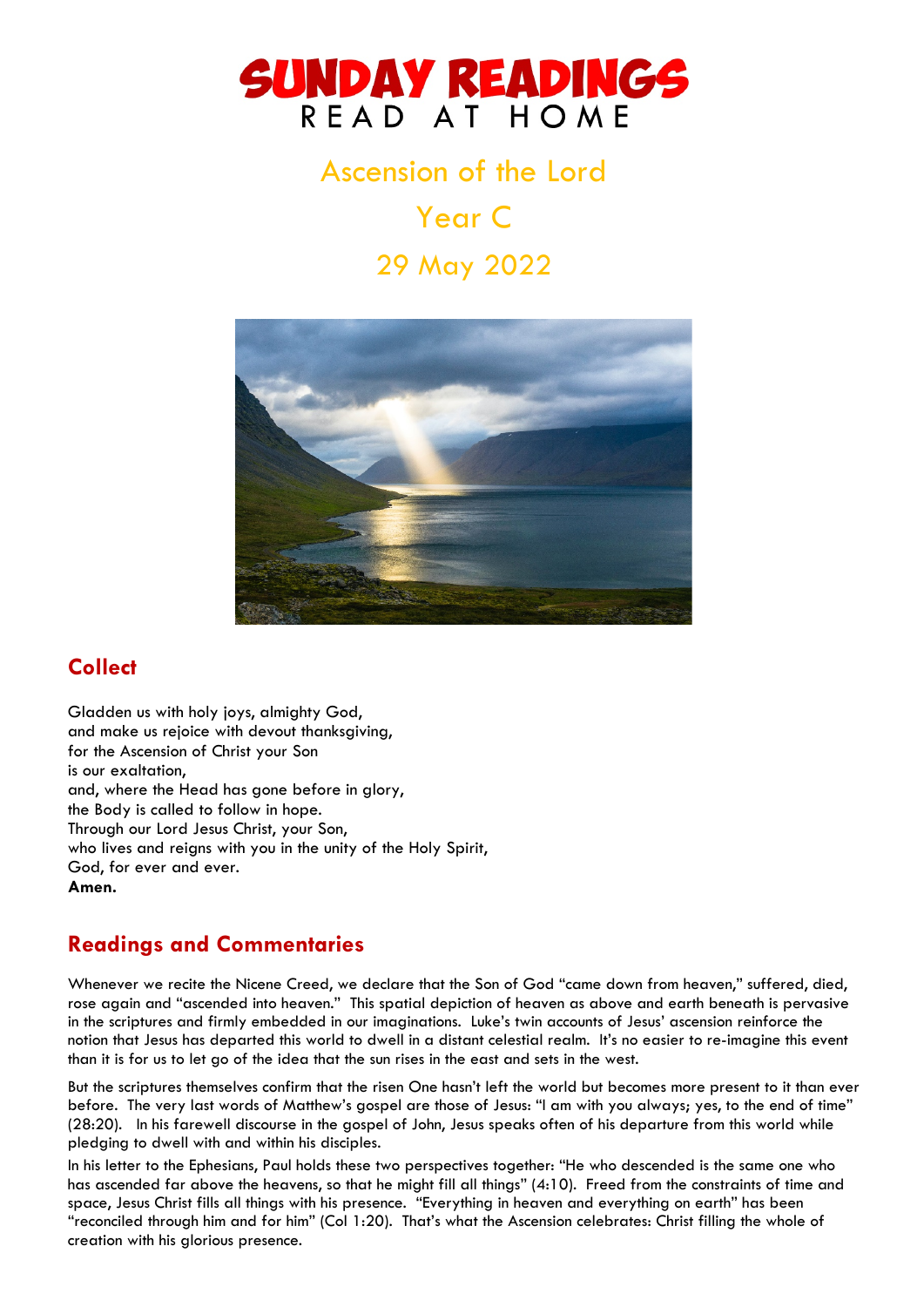#### **A reading from the Acts of the Apostles 1:1−11**

In my earlier work, Theophilus, I dealt with everything Jesus had done and taught from the beginning until the day he gave his instructions to the apostles he had chosen through the Holy Spirit, and was taken up to heaven. He had shown himself alive to them after his Passion by many demonstrations: for forty days he had continued to appear to them and tell them about the kingdom of God. When he had been at table with them, he had told them not to leave Jerusalem, but to wait there for what the Father had promised. 'It is' he had said 'what you have heard me speak about: John baptised with water but you, not many days from now, will be baptised with the Holy Spirit.'

Now having met together, they asked him, 'Lord, has the time come? Are you going to restore the kingdom to Israel?' He replied, 'It is not for you to know times or dates that the Father has decided by his own authority, but you will receive power when the Holy Spirit comes on you, and then you will be my witnesses not only in Jerusalem but throughout Judaea and Samaria, and indeed to the ends of the earth.'

As he said this he was lifted up while they looked on, and a cloud took him from their sight. They were still staring into the sky when suddenly two men in white were standing near them and they said, 'Why are you men from Galilee standing here looking into the sky? Jesus who has been taken up from you into heaven, this same Jesus will come back in the same way as you have seen him go there.'

#### **First Reading**

There is an interesting difference of detail between Luke's gospel and the Acts with regard to the ascension. In the gospel the ascension appears to take place at the end of Easter Day (24:50-53); in the Acts it occurs forty days later. In his gospel Luke (like John) presents the easter mystery as a unified event, comprising resurrection, ascension and sending of the Spirit. In Acts it suits his purpose to highlight each phase separately, allowing time for the disciples' experience to mature. The number forty, of course, has a fine biblical pedigree.

Today's reading begins with a dedication to Theophilus that parallels the one in the gospel (1:3) and continues to reinforce the author's claim to literary respectability. Luke then proceeds to populate the forty days with Jesus' appearances and instructions. In spite of the apostles still expecting him "to restore the kingdom to Israel," Jesus gives them a mandate to be his witnesses "to the ends of the earth." This one verse encapsulates Luke's agenda for the whole book. Geographically it culminates in Rome, but temporally it extends until Jesus returns "in the same way you have seen him go."

The reading falls into three parts. The first is Luke's formal introduction and resumé of the post-resurrection interlude. The second is Jesus' final interaction with the apostles, and the third is Luke's account of the ascension. The variety of material – reporting, instruction, dialogue and action – make this an interesting text for readers to proclaim and for the assembly to engage with.

#### **Responsorial Psalm Ps 46:2−3, 6−9**

- R. God mounts his throne to shouts of joy: a blare of trumpets for the Lord. or
- R. Alleluia.

All peoples, clap your hands, cry to God with shouts of joy! For the Lord, the Most High, we must fear, great king over all the earth. R.

God goes up with shouts of joy; the Lord goes up with trumpet blast. Sing praise for God, sing praise, sing praise to our king, sing praise. R.

God is king of all the earth. Sing praise with all your skill. God is king over the nations; God reigns on his holy throne. R.

#### **Responsorial Psalm**

The feast of the Ascension is the only occasion when Psalm 46/47 is used for a Sunday or feast day. It celebrates God's sovereignty not just over Israel but all peoples of the earth. It may or may not have accompanied a liturgical rite, but all the elements of such a ceremony are present. The clapping, shouting, trumpet-sounding and singing suggest a festive procession.

In the Christian tradition references to the Lord going up and reigning on a holy throne have been interpreted as referring to Jesus' ascension, hence its use today. The phrase "God goes up" in the second stanza has been rendered "God mounts his throne" in the response.

Many psalms call on those present to sing praise to God, but this one makes a special claim for musical rendition. Failing that, the onus is on readers to proclaim it with exuberance. They will need to take special care when they announce the unfamiliar, twopart response. It calls for an upward inflection on "shouts of joy" followed by a moment's pause before the remainder is proceeded with. Readers may need to repeat it with the assembly after the first verse.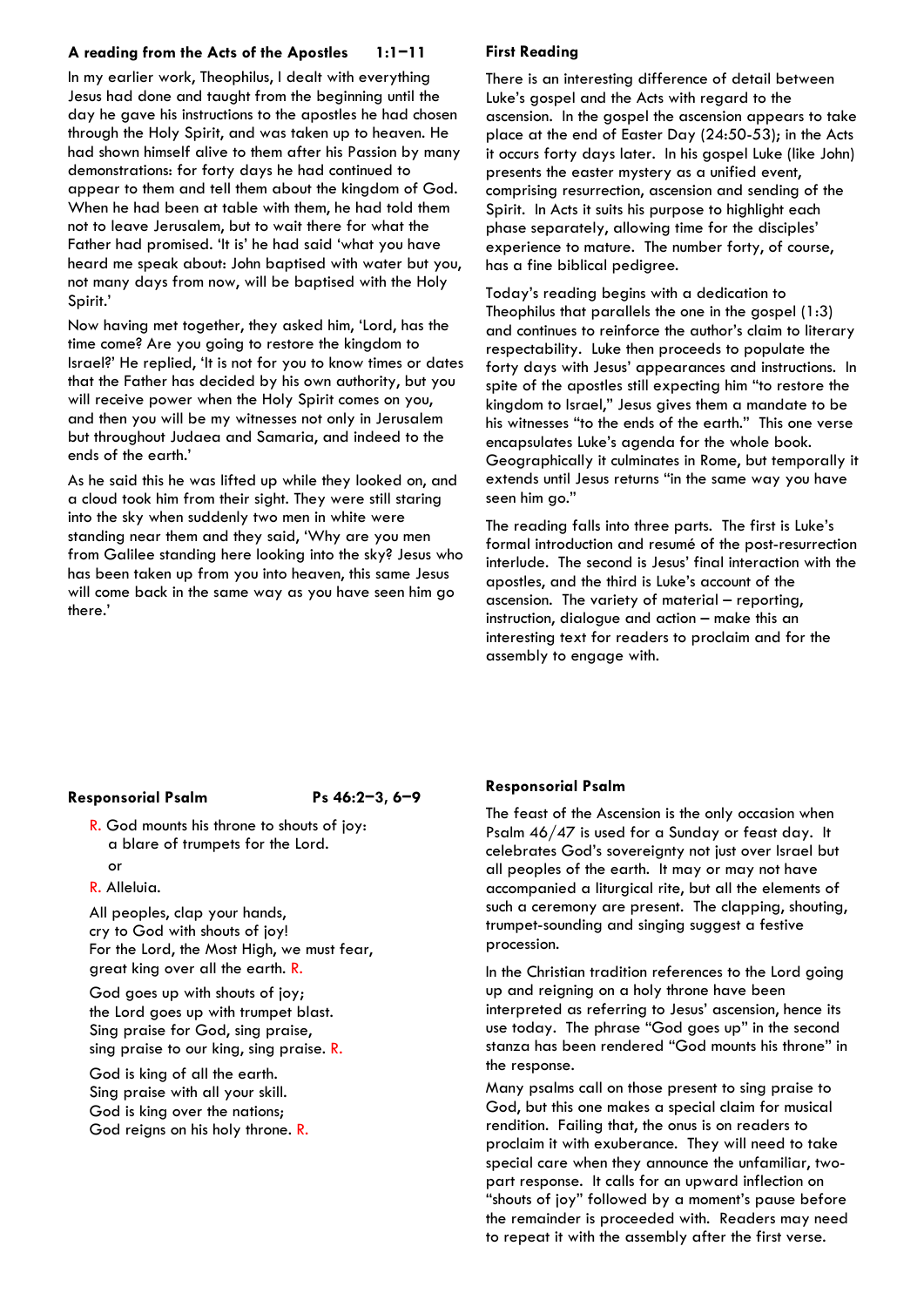### **A reading from the letter to the Hebrews 9:24–28; 10:19–23**

It is not as though Christ has entered a man-made sanctuary which was only modelled on the real one; but it was heaven itself, so that he could appear in the actual presence of God on our behalf. And he does not have to offer himself again and again, like the high priest going into the sanctuary year after year with the blood that is not his own, or else he would have had to suffer over and over again since the world began. Instead of that, he has made his appearance once and for all, now at the end of the last age, to do away with sin by sacrificing himself. Since men only die once, and after that comes judgment, so Christ, too, offers himself only once to take the faults of many on himself, and when he appears a second time, it will not be to deal with sin but to reward with salvation those who are waiting for him.

In other words, brothers, through the blood of Jesus we have the right to enter the sanctuary, by a new way which he had opened for us, a living opening through the curtain, that is to say, his body. And we have the supreme high priest over all the house of God. So as we go in, let us be sincere in heart and filled with faith, our mind sprinkled and free from any trace of bad conscience and our bodies washed with pure water. Let us keep firm in the hope we profess, because the one who made the promise is faithful.

#### **A reading from the holy Gospel according to Luke 24:46–53**

Jesus said to his disciples: 'You see how it is written that the Christ would suffer and on the third day rise from the dead, and that, in his name, repentance for the forgiveness of sins would be preached to all the nations, beginning from Jerusalem. You are witnesses to this.

'And now I am sending down to you what the Father has promised. Stay in the city then, until you are clothed with the power from on high.' Then he took them out as far as the outskirts of Bethany, and lifting up his hands be blessed them. Now as he blessed them, he withdrew from them and was carried up heaven. They worshipped him and then went back to Jerusalem full of joy; and they were continually in the Temple praising God.

### **Second Reading**

Given the choice between a beautiful prayer from the letter to the Ephesians or a theological thesis from the letter to the Hebrews, it's understandable that the former might be the default text for today. Nonetheless this commentary will grapple with the latter.

The unknown author of Hebrews is writing to encourage Christians in danger of falling away from their faith. He wants to persuade them of the superiority of Christ's priestly self-sacrifice over Jewish sacrificial and atonement rites. Assuming their knowledge of Jewish worship practices, he argues that these have been entirely superseded by the eternally efficacious sacrifice of Christ. When he offered himself on the cross, Christ did away with sin once and for all and laid open the heavenly sanctuary. Unlike the Jewish faithful denied entry to the Holy of Holies, Christian believers have free access through Christ to the house of God. While awaiting his return, the baptised are to live with faith, hope and sincerity.

Clearly this text, a combination of extracts from chapters 9 and 10, has been chosen for its reference to Jesus' entry into heaven. Those not versed in the tradition of Jewish worship will find this reading a challenge to comprehend. The close argumentation and high literary style add to the difficulty. This puts the onus on readers to prepare well. In the first place, they will need to study the text well and assure themselves they have a clear grasp of the key points the author is making as well as his line of argument. And secondly, they will need to practise delivering the lengthy and heavily laden sentences with confidence and clarity.

#### **Gospel**

Of all four gospels, Luke's has the sunniest ending. The whole conclusion is upbeat. Jesus gives his disciples a short summation of the good news, commissions them, promises them "power from on high," blesses them, withdraws from their earthly company, and leaves them "full of joy." As has been the case throughout this gospel, Jerusalem remains central to the story. It's where the mystery of salvation has been played out and the base from which the good news will be "preached to all the nations." That's a tale for another book. In the meantime the disciples remain "continually in the Temple praising God," bringing the story to a close in the same place it began, when Simeon praised God for the light that would "enlighten the pagans" (2:32).

As noted above, Luke's gospel places the ascension at the close of Easter Day, after the resurrection, the Emmaus story, and Jesus' evening appearance in Jerusalem. This unified account of the paschal event is akin to the seamless movement described by John in his gospel, but with one notable difference. John has Jesus impart the Holy Spirit to his disciples that Easter evening. Luke signals an interlude during which they must wait for this gift. Those who proclaim this reading will surely do so gladly.